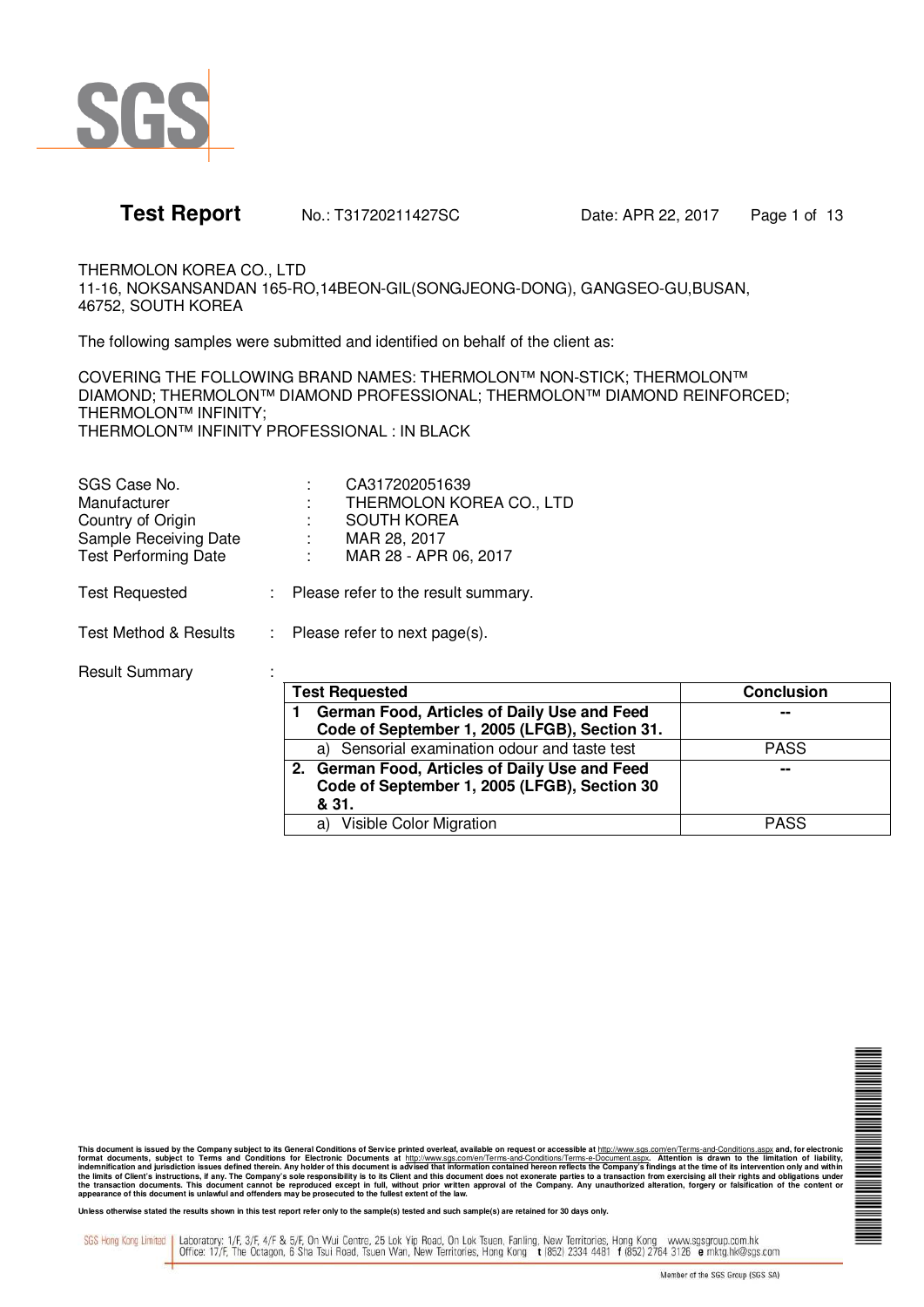

Result Summary :

| Hesult Suffillery |                                                                                                  |                   |
|-------------------|--------------------------------------------------------------------------------------------------|-------------------|
| (con't)           | <b>Test Requested</b>                                                                            | <b>Conclusion</b> |
|                   | 3. German Food, Articles of Daily Use and Feed Code                                              |                   |
|                   | of September 1, 2005 (LFGB), Section 30 and BfR                                                  |                   |
|                   | recommendation.                                                                                  |                   |
|                   | a) Organic coating - Overall migration                                                           | <b>PASS</b>       |
|                   | b) Organic coating $-$                                                                           | <b>PASS</b>       |
|                   | Specific migration of Heavy Metals                                                               |                   |
|                   | c) Organic coating $-$                                                                           | <b>PASS</b>       |
|                   | Specific migration of Polycyclic Aromatic                                                        |                   |
|                   | Hydrocarbons (PAHs)                                                                              |                   |
|                   | d) Organic coating $-$                                                                           | <b>PASS</b>       |
|                   | Specific migration of Lead and Cadmium                                                           |                   |
|                   | e) Non-stick coating $-$                                                                         | <b>PASS</b>       |
|                   | Specific migration of Chromium (VI)                                                              |                   |
|                   | f) Non-stick coating $-$                                                                         | <b>PASS</b>       |
|                   | Specific migration of Chromium (III)                                                             |                   |
|                   | g) Non-stick coating - Specific migration of                                                     | <b>PASS</b>       |
|                   | Perfluorooctanoic acid (PFOA)                                                                    |                   |
|                   | h) Non-stick coating - Specific migration of                                                     | <b>PASS</b>       |
|                   | Perfluorooctane Sulfonates (PFOS)                                                                |                   |
|                   | Non-stick coating - Specific migration of Fluorine<br>i)                                         | <b>PASS</b>       |
|                   | 4. German Food, Articles of Daily Use and Feed Code                                              |                   |
|                   | of September 1, 2005 (LFGB), Section 30 and<br>Technical Guide on Metals and alloys used in food |                   |
|                   | contact materials of Council of Europe Resolution                                                |                   |
|                   | CM/Res(2013)9.                                                                                   |                   |
|                   | a) Metal / Metallic coating - Extractable heavy metals                                           | <b>PASS</b>       |
|                   | 5. US FDA 21 CFR 175.300 (Resinous and Polymeric                                                 | <b>PASS</b>       |
|                   | <b>Coatings) - Determination of Amount of</b>                                                    |                   |
|                   | <b>Extractives</b>                                                                               |                   |
|                   | 6. European Regulation (EC) No. 850/2004 and its                                                 | <b>PASS</b>       |
|                   | amendments - Perfluorooctane sulfonates (PFOS)                                                   |                   |
|                   | content                                                                                          |                   |
|                   |                                                                                                  |                   |

Signed for and on behalf of SGS Hong Kong Ltd.

.

Che Wai Leuk, Jerry Technical Manager

This document is issued by the Company subject to its General Conditions of Service printed overleaf, available on request or accessible at http://www.sgs.com/en/Terms-and-Conditions.aspx and, for electronic<br>format documen

Unless otherwise stated the results shown in this test report refer only to the sample(s) tested and such sample(s) are retained for 30 days only.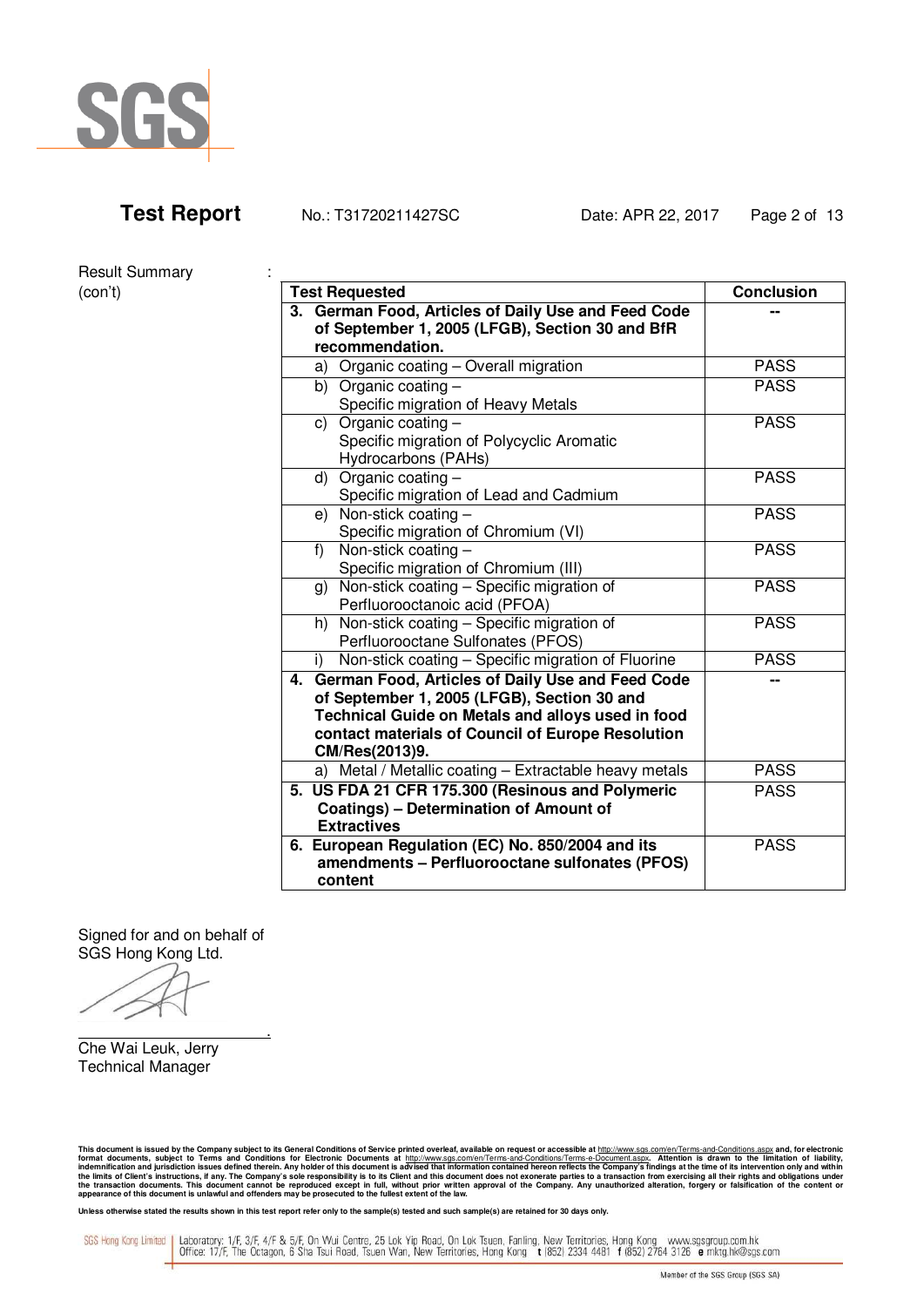

**Test Report** No.: T31720211427SC Date: APR 22, 2017 Page 3 of 13

Test Results :

# **1. German Food, Articles of Daily Use and Feed Code of September 1, 2005 (LFGB), Section 31.**

a) Sensory examination – odour and taste test

Method : With reference to DIN10955:2004-06.

Test Condition : Deionised Water at 100°C for 2 hours

| Test Item.                                    | Result      | Permissible Limit |
|-----------------------------------------------|-------------|-------------------|
|                                               |             |                   |
| Sensorial examination odour (Intensity scale) |             | 2.5               |
| Sensorial examination taste (Intensity scale) |             | 2.5               |
| <b>Comment</b>                                | <b>PASS</b> | $- -$             |

### Sample Description :

1. Whole Sample (Pan – Black Style)

Note : Intensity scale :

- 0 no perceptible deviation
- 1 deviation just perceptible
- 2 moderate deviation
- 3 distinct deviation
- 4 large deviation

This document is issued by the Company subject to its General Conditions of Service printed overleaf, available on request or accessible at http://www.sgs.com/en/Terms-and-Conditions.aspx and, for electronic<br>format documen

Unless otherwise stated the results shown in this test report refer only to the sample(s) tested and such sample(s) are retained for 30 days only.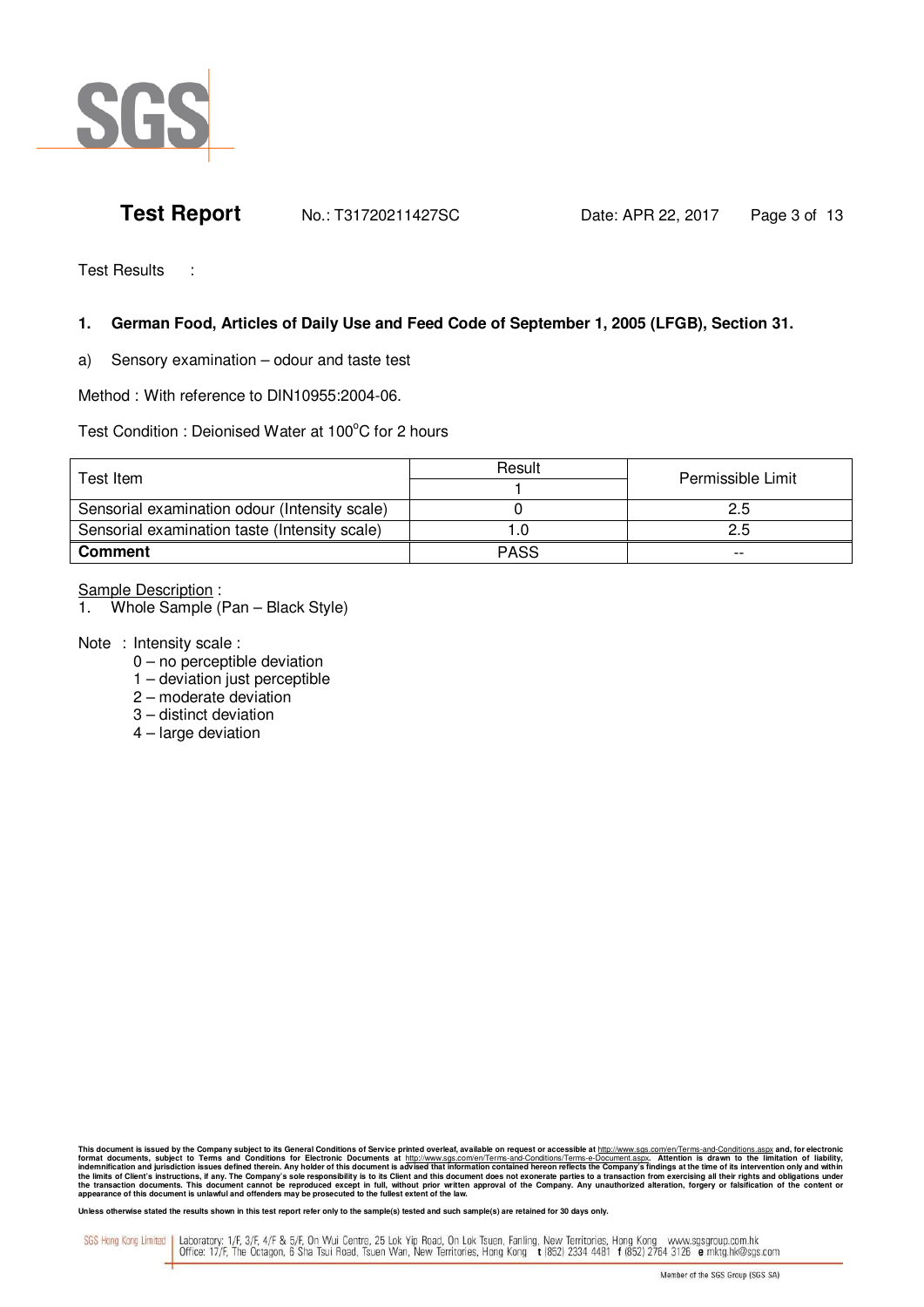

**Test Report** No.: T31720211427SC Date: APR 22, 2017 Page 4 of 13

Test Results (Cont'd) :

# **2. German Food, Articles of Daily Use and Feed Code of September 1, 2005 (LFGB), Section 30 & 31.**

### a) Visible Color Migration

Method: With reference to Kunststoffe im Lebensmittelverkehr, Part B II IX.

| Simulant Used                         | Result                    | Requirement      |  |
|---------------------------------------|---------------------------|------------------|--|
|                                       |                           |                  |  |
| Deionized Water                       | No color release observed | No color release |  |
| 2% Acetic Acid (W/V) Aqueous Solution | No color release observed | No color release |  |
| 10% Ethanol (V/V) Aqueous Solution    | No color release observed | No color release |  |
| Coconut Oil                           | No color release observed | No color release |  |
| <b>Comment</b>                        | <b>PASS</b>               | $- -$            |  |

Sample Description :

1. Black Coated Metal (Pan)

### **3. German Food, Articles of Daily Use and Feed Code of September 1, 2005 (LFGB), Section 30 and BfR recommendation.**

a) Organic coating – Overall migration

Method : With reference to EN 1186-1:2002 for selection of conditions and test methods ( $3<sup>rd</sup>$  migration); EN 1186-9:2002 aqueous food simulants by article filling method; EN 1186-14:2002 substitute test.

| Simulant Used                         | <b>Test Condition</b>      | Result<br>$(mg/dm^2)$ | Reporting<br>Limit<br>$(mg/dm^2)$ | Permissible<br>Limit<br>$(mg/dm^2)$ |
|---------------------------------------|----------------------------|-----------------------|-----------------------------------|-------------------------------------|
| 3% Acetic Acid (W/V) Aqueous Solution | 4 hours at $100^{\circ}$ C | ND                    | 3.0                               | 10                                  |
| 10% Ethanol (V/V) Aqueous Solution    | 4 hours at 100 °C          | ND                    | 3.0                               | 10                                  |
| Fatty food substitute                 |                            |                       |                                   |                                     |
| 95% Ethanol                           | 6 hours at $60^{\circ}$ C  | ND                    | 3.0                               | 10                                  |
| <b>Isooctane</b>                      | 4 hours at 60 °C           | ND                    | 3.0                               | 10                                  |
| <b>Comment</b>                        | $- -$                      | <b>PASS</b>           | $- -$                             | --                                  |

Sample Description :

1. Black Coated Metal (Pan)

Note : 1. mg/dm<sup>2</sup> = milligram per square decimeter

- 2. °C = degree Celsius
- 3. ND = Not Detected

Unless otherwise stated the results shown in this test report refer only to the sample(s) tested and such sample(s) are retained for 30 days only.

This document is issued by the Company subject to its General Conditions of Service printed overleaf, available on request or accessible at http://www.sgs.com/en/Terms-and-Conditions.aspx and, for electronic<br>format documen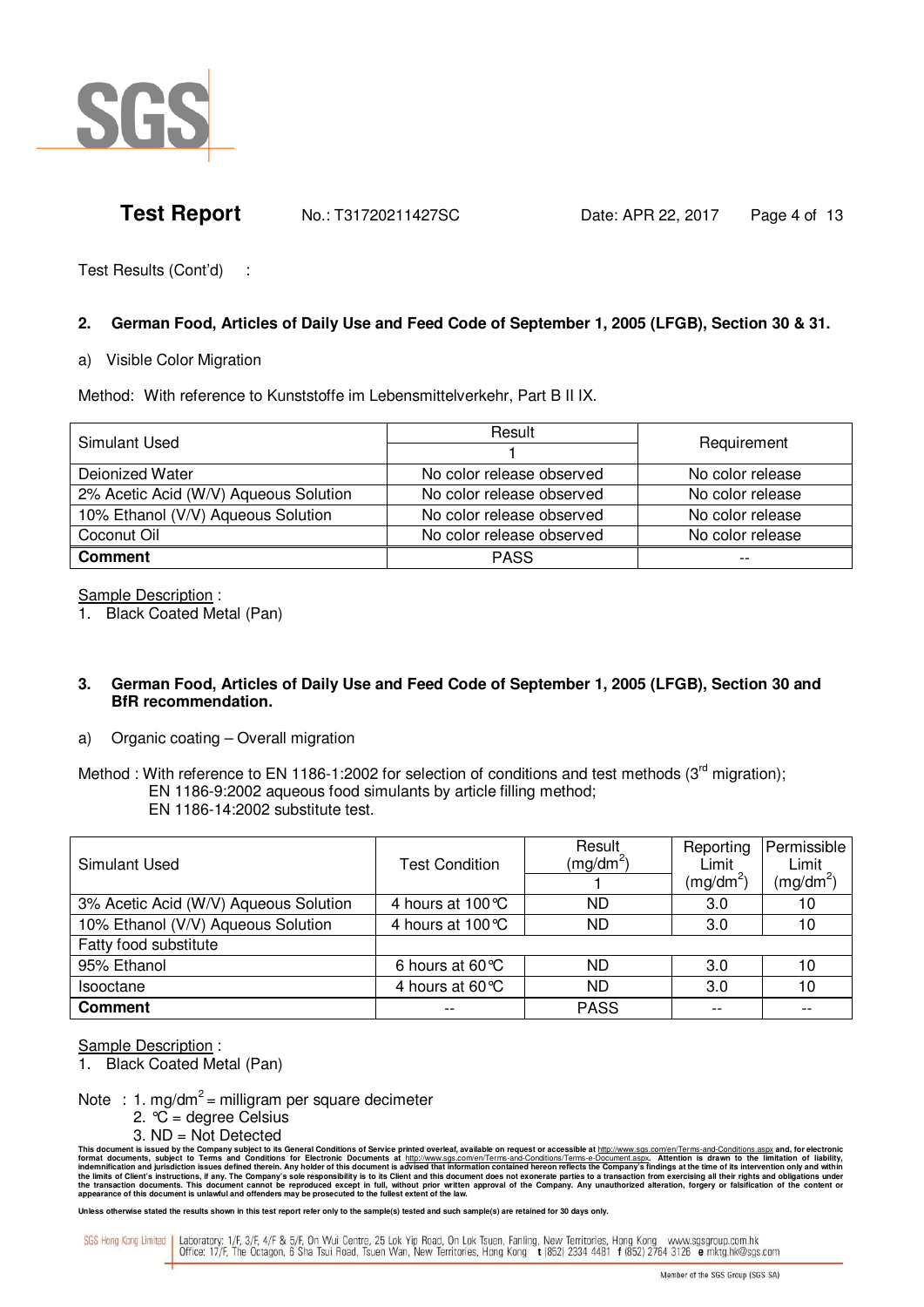

**Test Report** No.: T31720211427SC Date: APR 22, 2017 Page 5 of 13

Test Results (Cont'd) :

- b) Organic coating Specific migration of Heavy Metals
- Method: Sample preparation in 3% acetic acid (w/v) in aqueous solution at 100°C for 2 hours with reference to EN 13130-1:2004; followed by analysis using Inductively Coupled Argon Plasma Spectrometry (ICP)  $\overline{3}^{\text{rd}}$  migration).

| Test Item                       | Result (mg/kg) | <b>Reporting Limit</b> | Permissible Limit |
|---------------------------------|----------------|------------------------|-------------------|
|                                 |                | (mg/kg)                | (mg/kg)           |
| Specific Migration of Barium    | ND             | 0.25                   |                   |
| Specific Migration of Cobalt    | ND             | 0.03                   | 0.05              |
| Specific Migration of Copper    | ND             | 0.25                   | 5                 |
| Specific Migration of Iron      | ND             | 0.25                   | 48                |
| Specific Migration of Lithium   | ND             | 0.5                    | 0.6               |
| Specific Migration of Manganese | ND             | 0.25                   | 0.6               |
| Specific Migration of Zinc      | ND             | 0.5                    | 25                |
| <b>Comment</b>                  | <b>PASS</b>    | --                     | --                |

Sample Description :

- 1. Black Coated Metal (Pan)
- Note : 1. mg/kg = milligram per kilogram of foodstuff in contact with

2. °C = degree Celsius

3. ND = Not Detected

This document is issued by the Company subject to its General Conditions of Service printed overleaf, available on request or accessible at http://www.sgs.com/en/Terms-and-Conditions.aspx and, for electronic<br>format documen

Unless otherwise stated the results shown in this test report refer only to the sample(s) tested and such sample(s) are retained for 30 days only.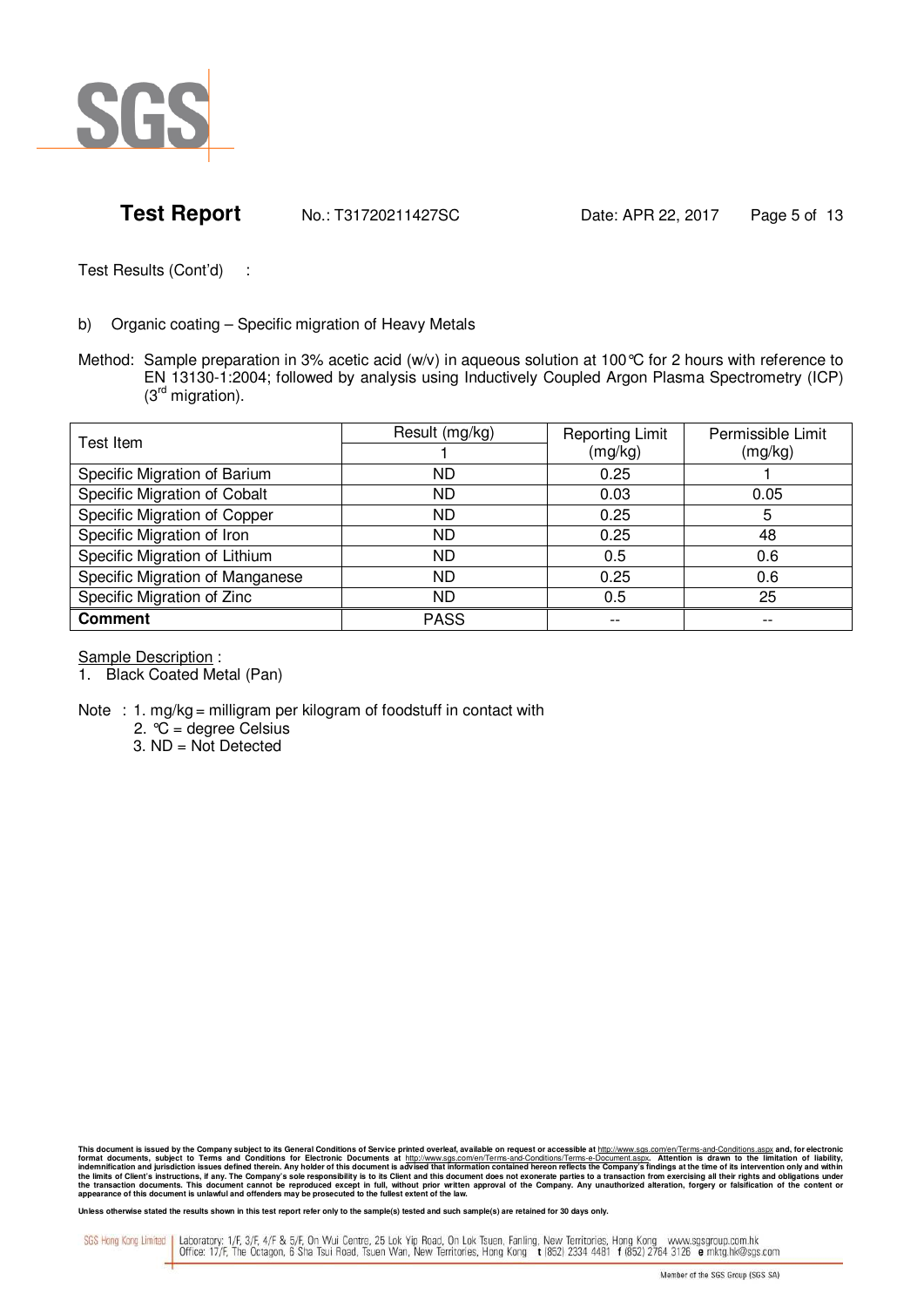

c) Organic coating – Specific migration of Polycyclic Aromatic Hydrocarbons (PAHs)

Method : Sample preparation in rectified olive oil at 175°C for 2 hours with reference to EN 13130-21:2004; followed by analysis using Gas Chromatography – Mass Spectrometry (GC-MS) ( $1<sup>st</sup>$  migration).

| Test Item              | CAS number    | Result (mg/kg) | <b>Reporting Limit</b> | Requirement |
|------------------------|---------------|----------------|------------------------|-------------|
|                        |               |                | (mg/kg)                |             |
| Benzo[a]pyrene         | $50-32-8$     | <b>ND</b>      | 0.01                   | Absent      |
| Benzo[e]pyrene         | 192-97-2      | <b>ND</b>      | 0.01                   | Absent      |
| Benzo[a]anthracene     | 56-55-3       | <b>ND</b>      | 0.01                   | Absent      |
| Dibenzo[a,h]anthracene | $53 - 70 - 3$ | ND.            | 0.01                   | Absent      |
| Benzo[b]fluoranthene   | 205-99-2      | <b>ND</b>      | 0.01                   | Absent      |
| Benzo[j]fluoranthene   | 205-82-3      | <b>ND</b>      | 0.01                   | Absent      |
| Benzo[k]fluoranthene   | 207-08-9      | <b>ND</b>      | 0.01                   | Absent      |
| Chrysene               | 218-01-9      | <b>ND</b>      | 0.01                   | Absent      |
| Benzo[g,h,i]perylene   | 191-24-2      | <b>ND</b>      | 0.01                   | Absent      |
| Ideno[1,2,3-cd]pyrene  | 193-39-5      | <b>ND</b>      | 0.01                   | Absent      |
| Acenaphthylene         | 208-96-8      | <b>ND</b>      | 0.01                   | Absent      |
| Acenaphthene           | 83-32-9       | <b>ND</b>      | 0.01                   | Absent      |
| Anthracene             | 120-12-7      | <b>ND</b>      | 0.01                   | Absent      |
| Fluorene               | 86-73-7       | <b>ND</b>      | 0.01                   | Absent      |
| Fluoranthene           | 206-44-0      | <b>ND</b>      | 0.01                   | Absent      |
| Phenanthrene           | $85 - 01 - 8$ | <b>ND</b>      | 0.01                   | Absent      |
| Pyrene                 | 129-00-0      | <b>ND</b>      | 0.01                   | Absent      |
| Naphthalene            | $91 - 20 - 3$ | <b>ND</b>      | 0.01                   | Absent      |
| <b>Comment</b>         |               | <b>PASS</b>    |                        |             |

### Sample Description:

- 1. Black Coated Metal (Pan)
- Note: 1. mg/kg = milligram per kilogram of foodstuff in contact with
	- 2. ND = Not Detected
	- 3. Requirement is according to Commission Regulation (EU) No 10/2011 of 14 January 2011 with amendments.

### Remark :

1. Compliance is based on the 1<sup>st</sup> migration result only as per described in Commission Regulation (EU) No 10/2011 of 14 January 2011 Annex V.

This document is issued by the Company subject to its General Conditions of Service printed overleaf, available on request or accessible at http://www.sgs.com/en/Terms-and-Conditions.aspx and, for electronic<br>format documen

Unless otherwise stated the results shown in this test report refer only to the sample(s) tested and such sample(s) are retained for 30 days only.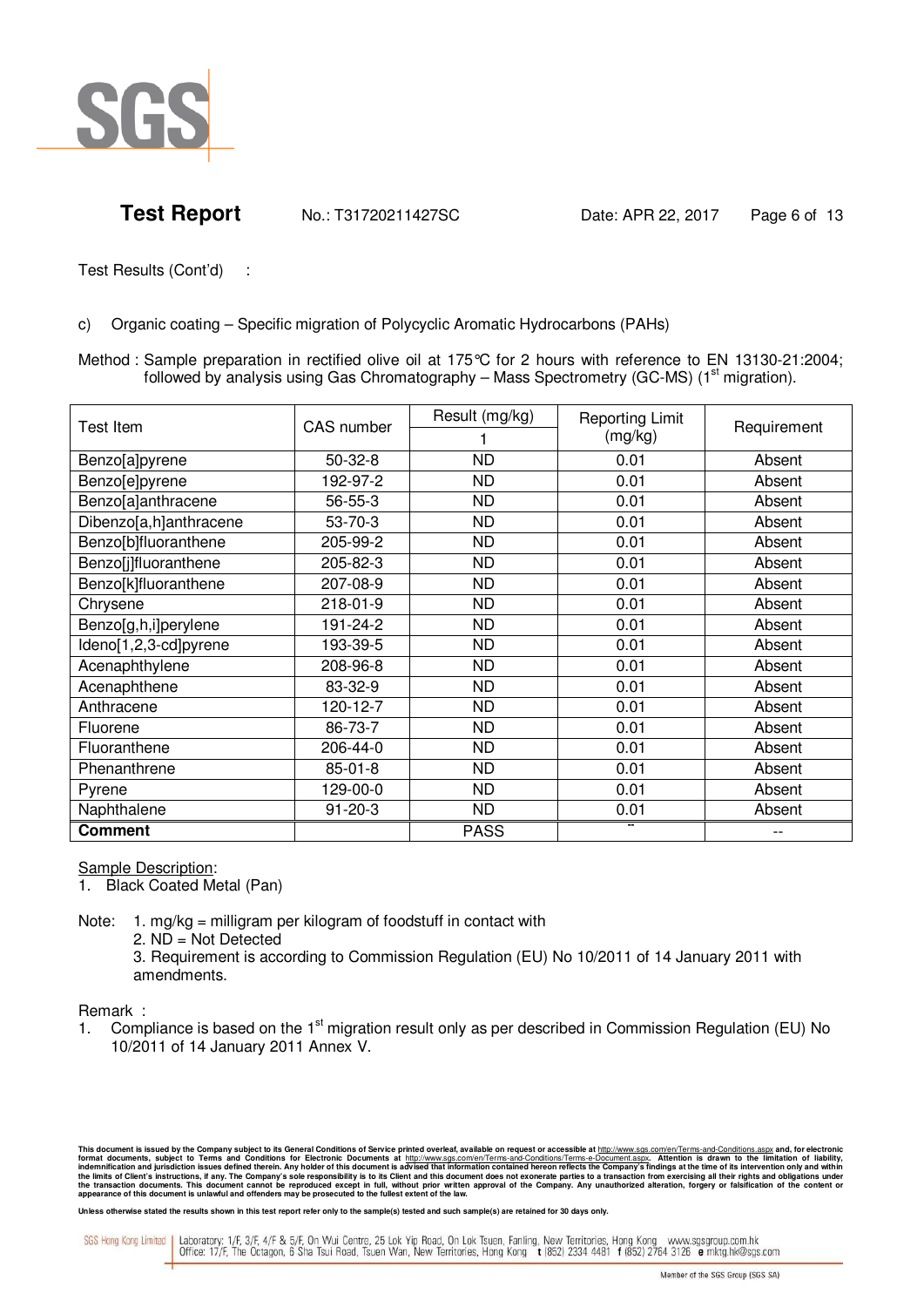

**Test Report** No.: T31720211427SC Date: APR 22, 2017 Page 7 of 13

Test Results (Cont'd) :

- d) Organic coating Specific migration of Lead and Cadmium
- Method : Sample preparation in 3% acetic acid (w/v) in aqueous solution at 100 °C for 2 hours with reference to EN 13130-1:2004; followed by analysis using Inductively Coupled Argon Plasma Spectrometry (ICP)  $(1<sup>st</sup> migration).$

| Test Item.                        | Result (mg/kg) | <b>Reporting Limit</b><br>(mg/kg) | Reference<br>Requirement |
|-----------------------------------|----------------|-----------------------------------|--------------------------|
| Specific Migration of Lead        | ND             | 0.01                              | Absent                   |
| Specific Migration of Cadmium     | ND             | 0.01                              | Absent                   |
| <b>Comment - Lead and Cadmium</b> | <b>PASS</b>    | $- -$                             | $- -$                    |

**Sample Description:** 

1. Black Coated Metal (Pan)

Note : 1. mg/kg = milligram per kilogram of foodstuff in contact with 2. ND = Not Detected

Remark :

1. Compliance is based on the 1<sup>st</sup> migration result only as per described in Commission Regulation (EU) No 10/2011 of 14 January 2011 Annex V.

This document is issued by the Company subject to its General Conditions of Service printed overleaf, available on request or accessible at http://www.sgs.com/en/Terms-and-Conditions.aspx and, for electronic<br>format documen

Unless otherwise stated the results shown in this test report refer only to the sample(s) tested and such sample(s) are retained for 30 days only.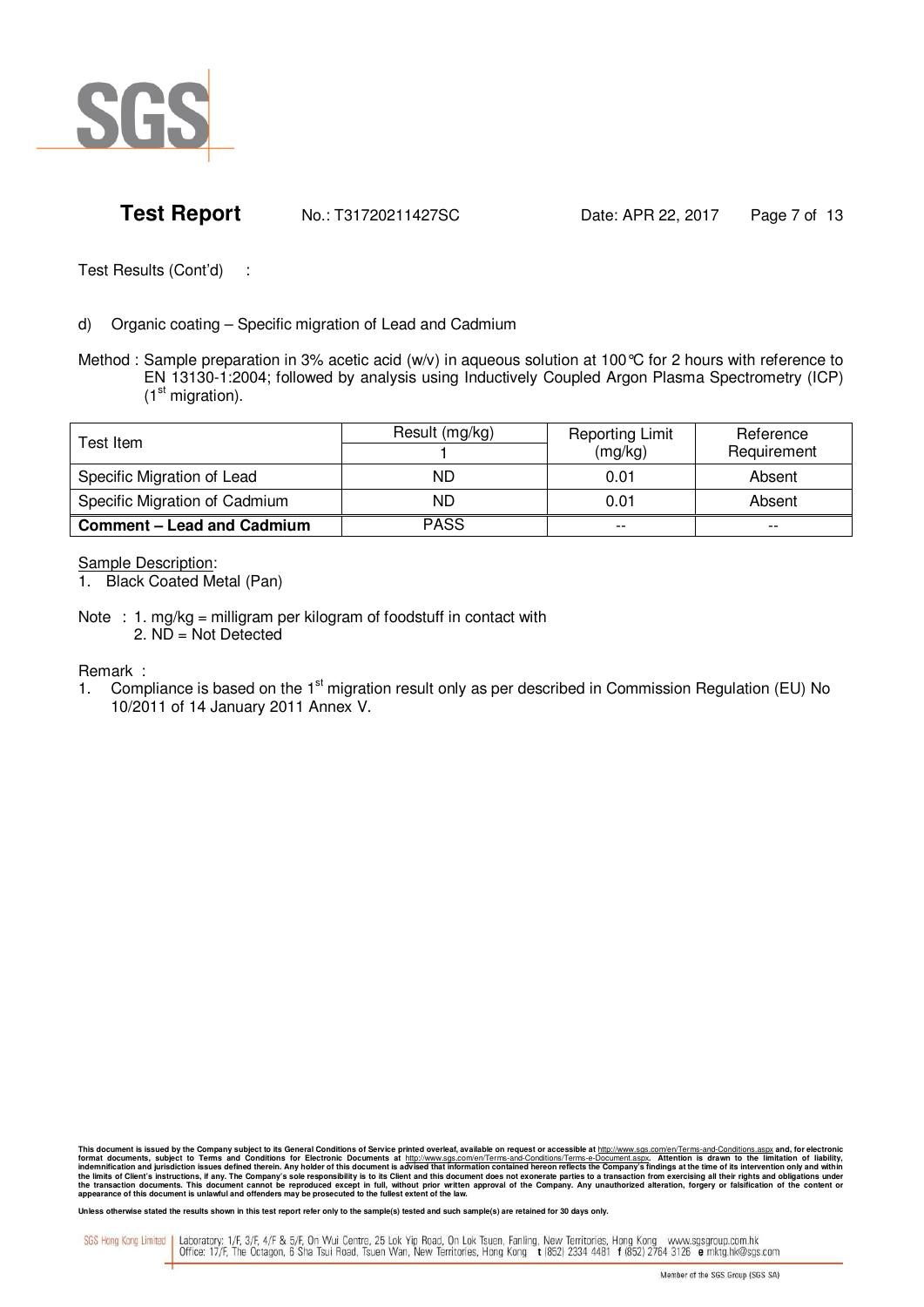

e) Non-stick coating – Specific migration of Chromium (VI)

Method : Sample preparation in 3% acetic acid (w/v) in aqueous solution at 95°C for 60 minutes, followed by analysis using UV-visible Spectrometry.

| Test Item                           | Result (mg/L) | <b>Reporting Limit</b><br>(mg/L) | Requirement    |
|-------------------------------------|---------------|----------------------------------|----------------|
| Specific migration of Chromium (VI) | ND            | 0.02                             | Not detectable |
| Comment                             | <b>PASS</b>   | $- -$                            | $- -$          |

Sample Description :

1. Black Coated Metal (Pan)

- Note : 1. mg/L = milligram per litre
	- 2.  ${}^{\circ}\!C$  = degree Celsius
	- 3. ND = Not Detected

f) Non-stick coating – Specific migration of Chromium (III)

Method : Sample preparation in 3% acetic acid (w/v) in aqueous solution at 95°C for 60 minutes, followed by analysis using UV-visible Spectrometry and Inductively Coupled Argon Plasma Spectrometry.

| ⊺est Item                            | Result (mg) | <b>Reporting Limit</b> | Permissible Limit |
|--------------------------------------|-------------|------------------------|-------------------|
|                                      | (mq)        |                        | (mg)              |
| Specific migration of Chromium (III) | ND          | 0.02                   | 0.02              |
| <b>Comment</b>                       | <b>PASS</b> | $- -$                  | $- -$             |

Sample Description :

1. Black Coated Metal (Pan)

Note : 1. mg = milligram

2. °C = degree Celsius

3. ND = Not Detected

This document is issued by the Company subject to its General Conditions of Service printed overleaf, available on request or accessible at http://www.sgs.com/en/Terms-and-Conditions.aspx and, for electronic<br>format documen

Unless otherwise stated the results shown in this test report refer only to the sample(s) tested and such sample(s) are retained for 30 days only.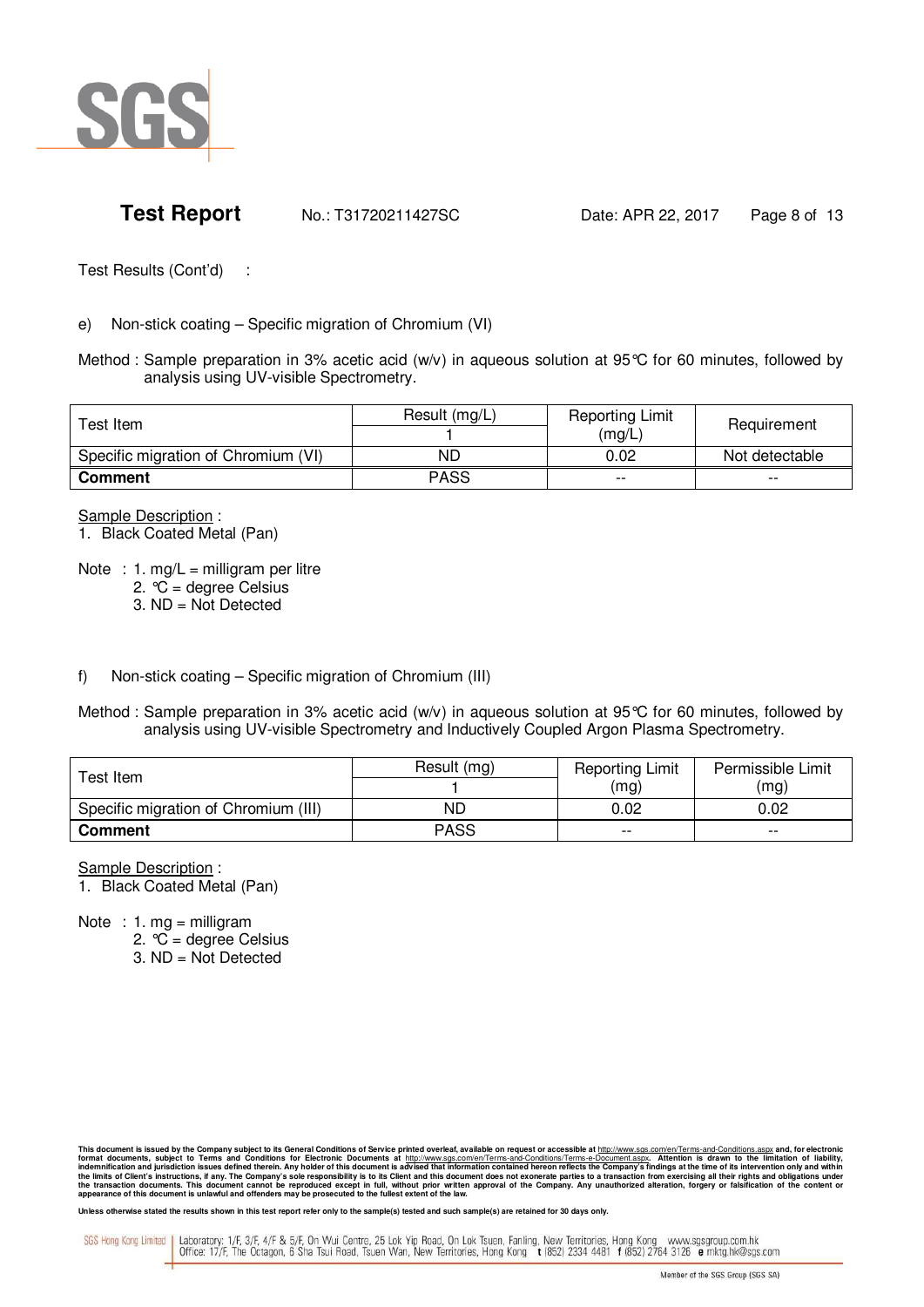

**Test Report** No.: T31720211427SC Date: APR 22, 2017 Page 9 of 13

Test Results (Cont'd) :

### g) Non-stick coating – Specific migration of Perfluorooctanoic acid (PFOA)

Method : Sample Preparation with reference to EN13130-1:2002, followed by analysis using High-performance Liquid Chromatography-Mass Spectrophotometer (HPLC-MS) (3<sup>rd</sup> migration).

| Simulant Used                         | <b>Test Condition</b> | Result<br>(mg/dm <sup>2)</sup> | Reporting<br>Limit<br>$(mq/dm^2)$ | Permissible<br>Limit<br>(mg/dm <sup>2</sup> ) |
|---------------------------------------|-----------------------|--------------------------------|-----------------------------------|-----------------------------------------------|
| 3% Acetic Acid (W/V) Aqueous Solution | 60 minutes at 95 °C   | ND                             | 0.002                             | 0.005                                         |
| <b>Comment</b>                        | $- -$                 | <b>PASS</b>                    | $- -$                             | $- -$                                         |

Sample Description :

- 1. Black Coated Metal (Pan)
- Note : 1. mg/dm<sup>2</sup> = milligram per square decimeter
	- 2.  ${}^{\circ}\!C$  = degree Celsius
	- 3. ND = Not Detected
- h) Non-stick coating Specific migration of Perfluorooctane Sulfonates (PFOS)
- Method : Sample preparation 3% acetic acid (w/v) in aqueous solution at 95 °C for 60 minutes with reference to EN 13130-1:2004; followed by analysis using High-performance Liquid Chromatography-Mass Spectrophotometer (HPLC-MS) (1<sup>st</sup> migration).

| Test Item                                                               | Result (mg/kg) | <b>Reporting Limit</b> | Permissible Limit |  |
|-------------------------------------------------------------------------|----------------|------------------------|-------------------|--|
|                                                                         |                | (mg/kg)                | (mg/kg)           |  |
| Specific migration of Perfluorooctane<br>Sulfonates (PFOS) <sup>#</sup> | ND             | 0.01                   | 0.01              |  |
| <b>Comment</b>                                                          | <b>PASS</b>    | --                     | $- -$             |  |

Sample Description :

1. Black Coated Metal (Pan)

- Note : 1. mg/kg = milligram per kilogram of foodstuff in contact with
	- 2. ND = Not Detected

 3. # = Perfluorooctane Sulfonates (PFOS) are represented by sum of PFOS – Acid, PFOS – Metal Salt and PFOS – Amide.

Remark :

1. Compliance is based on the 1<sup>st</sup> migration result only as per described in Commission Regulation (EU) No 10/2011 of 14 January 2011 Annex V.

This document is issued by the Company subject to its General Conditions of Service printed overleaf, available on request or accessible at http://www.sgs.com/en/Terms-and-Conditions.aspx and, for electronic<br>format documen

Unless otherwise stated the results shown in this test report refer only to the sample(s) tested and such sample(s) are retained for 30 days only.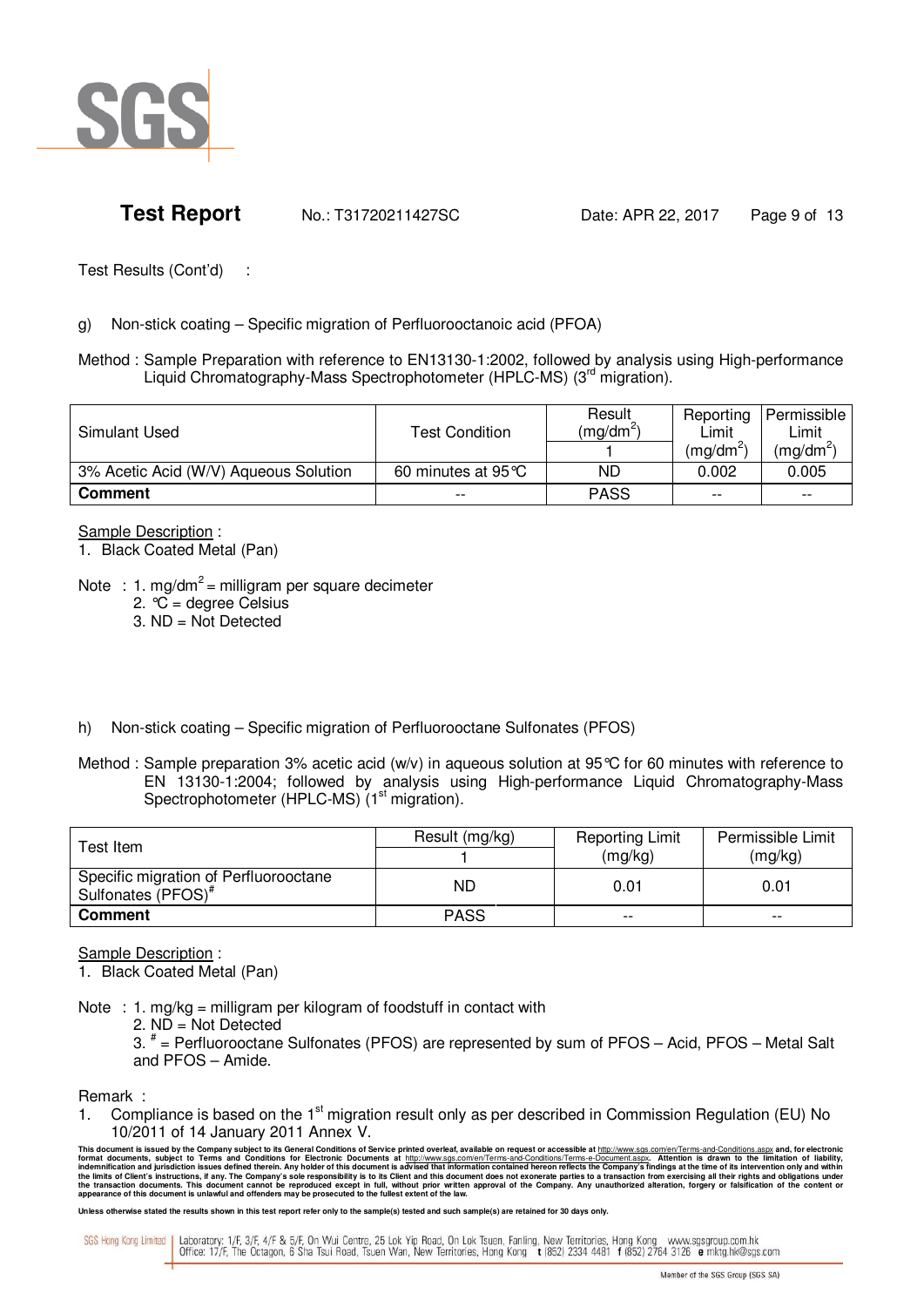

# **Test Report** No.: T31720211427SC Date: APR 22, 2017 Page 10 of 13

Test Results (Cont'd) :

### i) Non-stick coating – Specific migration of Fluorine

Method : Sample preparation in 3% acetic acid (w/v) in aqueous solution at 95°C for 60 minutes, followed by analysis using IC method (3rd migration).

| Test Item                      | Result (mg) | <b>Reporting Limit</b> | Permissible Limit |  |
|--------------------------------|-------------|------------------------|-------------------|--|
|                                |             | (mg)                   | (mg)              |  |
| Specific migration of Fluorine | ND          | 0.05                   | 0.05              |  |
| <b>Comment</b>                 | <b>PASS</b> | $- -$                  | $- -$             |  |

Sample Description :

1. Black Coated Metal (Pan)

Note : 1. mg = milligram

- 2.  ${}^{\circ}\!C$  = degree Celsius
- 3. ND = Not Detected

This document is issued by the Company subject to its General Conditions of Service printed overleaf, available on request or accessible at http://www.sgs.com/en/Terms-and-Conditions.aspx and, for electronic<br>format documen

Unless otherwise stated the results shown in this test report refer only to the sample(s) tested and such sample(s) are retained for 30 days only.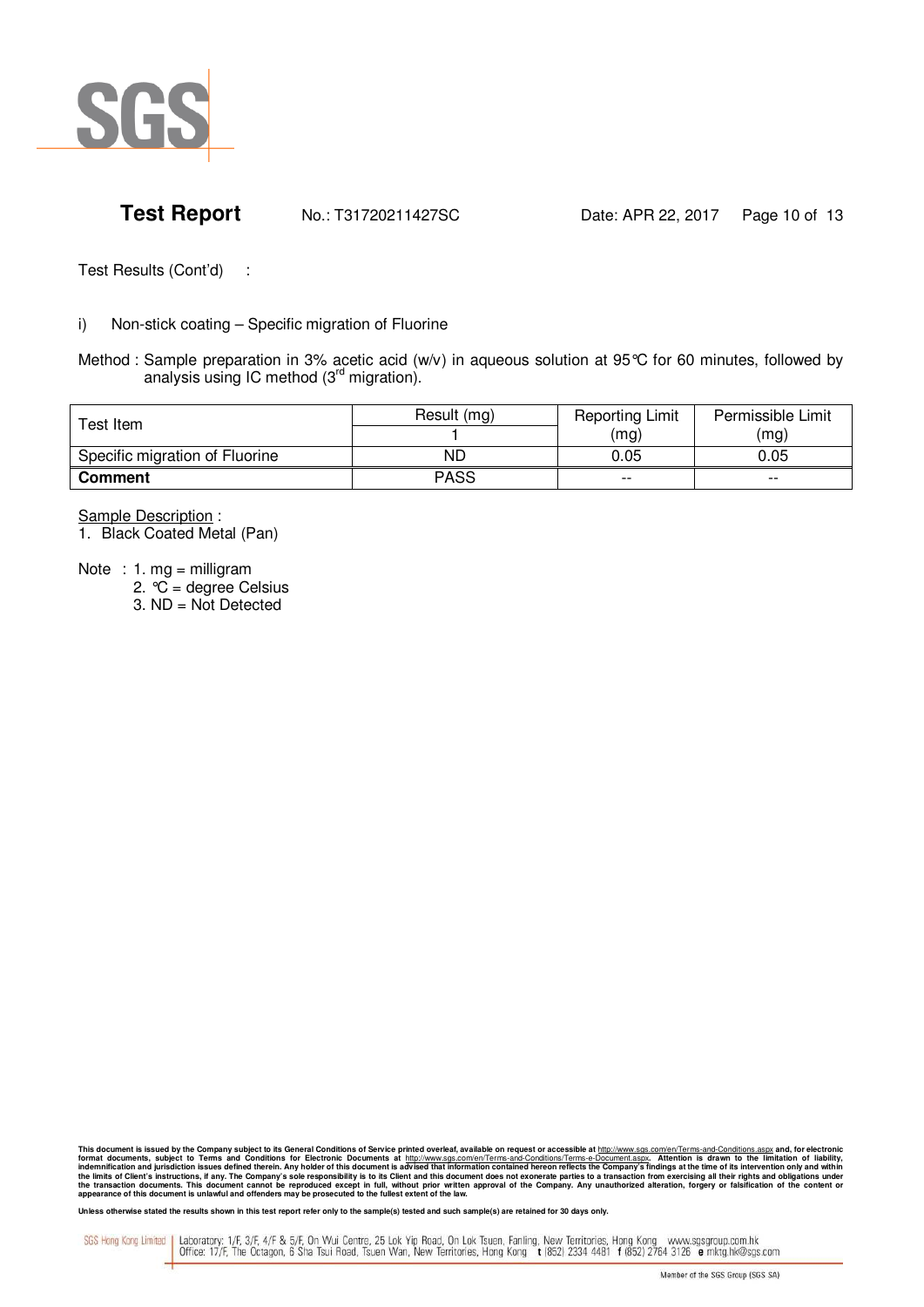

### **4. German Food, Articles of Daily Use and Feed Code of September 1, 2005 (LFGB), Section 30 and Technical Guide on Metals and alloys used in food contact materials of Council of Europe Resolution CM/Res(2013)9.**

a) Metal / Metallic coating – Extractable heavy metals

Method : Sample preparation in 0.5% citric acid  $(p/v)$  in aqueous solution at 100 °C for 2 hours with reference to EN13130-1:2004 for selection of test method, followed by analysis using Inductively Coupled Argon Plasma Spectrometry (ICP) and Inductively coupled plasma-mass spectrometry (ICP-MS).

| <b>Test Item</b> | Result (mg/kg)<br>$1^{st} + 2^{nd}$<br>3rd Migration |             | Reporting<br>Limit<br>(mg/kg) | 7 x SRL<br>(mg/kg) | Specific Release<br>Limit (SRL)<br>(mg/kg) |
|------------------|------------------------------------------------------|-------------|-------------------------------|--------------------|--------------------------------------------|
| Silver           | Migration<br><b>ND</b>                               | <b>ND</b>   | 0.03                          | 0.56               | 0.08                                       |
| Aluminium        | <b>ND</b>                                            | <b>ND</b>   | 0.1                           | 35                 | 5                                          |
| Cobalt           | <b>ND</b>                                            | <b>ND</b>   | 0.01                          | 0.14               | 0.02                                       |
| Chromium         | <b>ND</b>                                            | <b>ND</b>   | 0.1                           | 1.75               | 0.25                                       |
| Copper           | <b>ND</b>                                            | <b>ND</b>   | 0.1                           | 28                 | 4                                          |
| Iron             | <b>ND</b>                                            | <b>ND</b>   | 0.1                           | 280                | 40                                         |
| Manganese        | <b>ND</b>                                            | <b>ND</b>   | 0.06                          | 12.6               | 1.8                                        |
| Molybdenum       | <b>ND</b>                                            | <b>ND</b>   | 0.02                          | 0.84               | 0.12                                       |
| Nickel           | <b>ND</b>                                            | <b>ND</b>   | 0.01                          | 0.98               | 0.14                                       |
| Tin              | <b>ND</b>                                            | <b>ND</b>   |                               | 700                | 100                                        |
| Vanadium         | <b>ND</b>                                            | <b>ND</b>   | 0.005                         | 0.07               | 0.01                                       |
| Zinc             | <b>ND</b>                                            | <b>ND</b>   |                               | 35                 | 5                                          |
| Arsenic          | <b>ND</b>                                            | <b>ND</b>   | 0.001                         | 0.014              | 0.002                                      |
| <b>Barium</b>    | <b>ND</b>                                            | <b>ND</b>   | 0.1                           | 8.4                | 1.2                                        |
| Beryllium        | <b>ND</b>                                            | <b>ND</b>   | 0.005                         | 0.07               | 0.01                                       |
| Cadmium          | <b>ND</b>                                            | <b>ND</b>   | 0.001                         | 0.035              | 0.005                                      |
| Mercury          | <b>ND</b>                                            | <b>ND</b>   | 0.002                         | 0.021              | 0.003                                      |
| Lithium          | <b>ND</b>                                            | <b>ND</b>   | 0.02                          | 0.336              | 0.048                                      |
| Lead             | <b>ND</b>                                            | <b>ND</b>   | 0.005                         | 0.07               | 0.01                                       |
| Antimony         | <b>ND</b>                                            | <b>ND</b>   | 0.02                          | 0.28               | 0.04                                       |
| Thallium         | <b>ND</b>                                            | <b>ND</b>   | 0.0001                        | 0.0007             | 0.0001                                     |
| <b>Comment</b>   |                                                      | <b>PASS</b> | --                            | --                 | $-$                                        |

This document is issued by the Company subject to its General Conditions of Service printed overleaf, available on request or accessible at http://www.sgs.com/en/Terms-and-Conditions.aspx and, for electronic<br>format documen

Unless otherwise stated the results shown in this test report refer only to the sample(s) tested and such sample(s) are retained for 30 days only.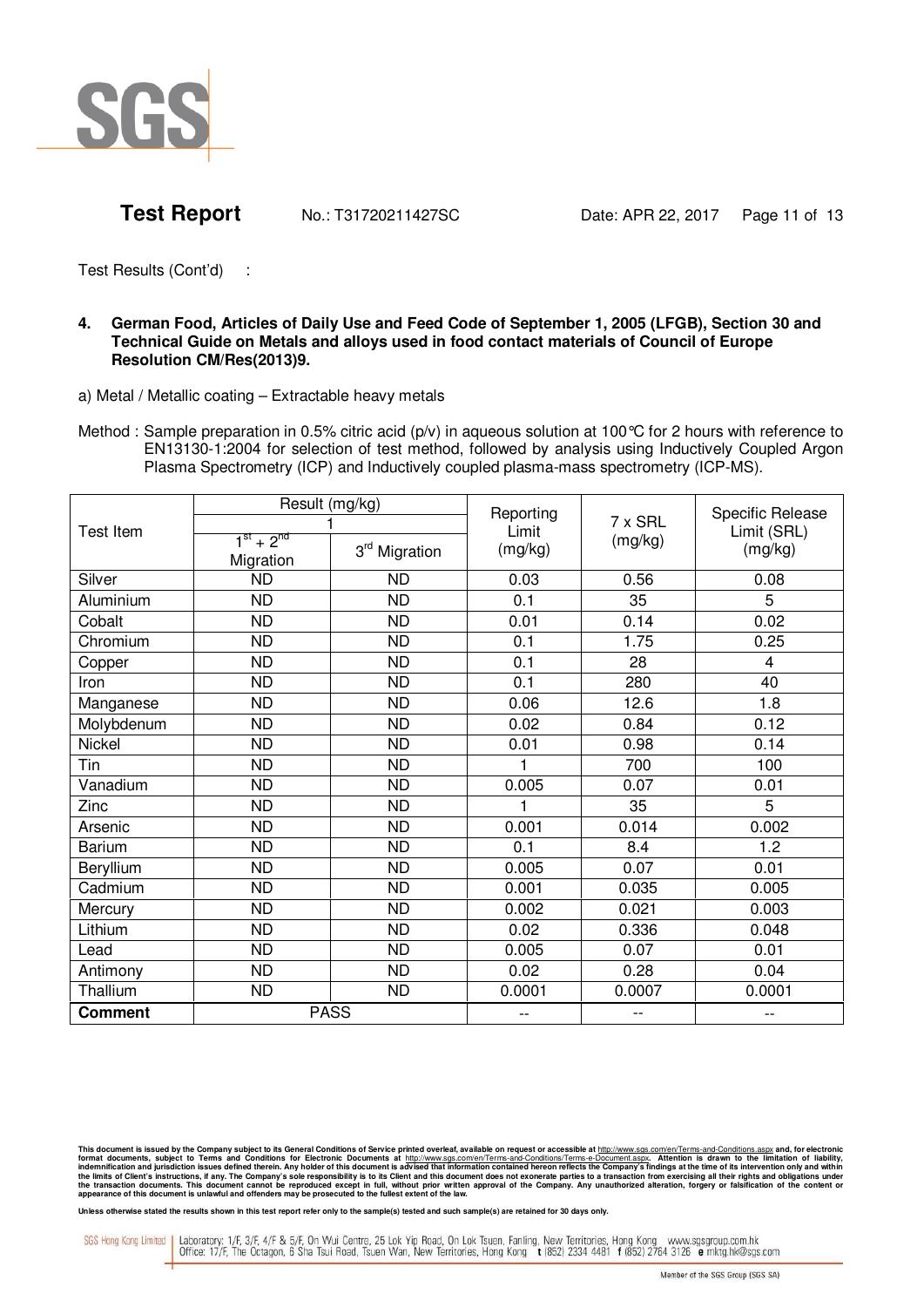

Sample Description :

1. Black Coated Metal (Pan)

Note :  $1.mg/kg =$  milligram per kilogram of foodstuff in contact with

2.  ${}^{\circ}\tilde{C}$  = degree Celsius

3. ND = Not Detected

4. According to Council of Europe Resolution CM/Res(2013)9, the result from 3<sup>rd</sup> migration shall comply with the Specific Release Limit (SRL) and the sum of 1<sup>st</sup> and 2<sup>nd</sup> migration shall not exceed seven times of SRL for repeated use articles

## **5. US FDA 21 CFR 175.300 (Resinous and Polymeric Coatings) – Determination of Amount of Extractives**

Method : With reference to US FDA 21 CFR 175.300.

For repeated use :

| Extractants     | <b>Test Condition</b> | Result<br>(mg/inch <sup>2</sup> ) | Reporting<br>Limit<br>(mg/inch <sup>2</sup> ) | Permissible<br>Limit (mg/inch <sup>2</sup> ) | Limit related to<br>$0.005%$ of<br>water capacity<br>(mg/inch <sup>2</sup> ) |
|-----------------|-----------------------|-----------------------------------|-----------------------------------------------|----------------------------------------------|------------------------------------------------------------------------------|
| Distilled Water | 250°F for 2 hours     | ND.                               | 0.1                                           | 18                                           | 0.89                                                                         |
| 8% Alcohol      | 150°F for 2 hours     | ND.                               | 0.1                                           | 18                                           | 0.89                                                                         |
| n-Heptane       | 150°F for 2 hours     | ND                                | 0.1                                           | 18                                           | 0.89                                                                         |
| <b>Comment</b>  |                       | <b>PASS</b>                       | $-$                                           | --                                           |                                                                              |

Sample Description :

1. Black Coated Metal (Pan)

Note : 1. mg/inch<sup>2</sup> = milligram per square inch

 $2. \n\degree$ F = degrees Fahrenheit

3. ND = Not Detected

This document is issued by the Company subject to its General Conditions of Service printed overleaf, available on request or accessible at http://www.sgs.com/en/Terms-and-Conditions.aspx and, for electronic<br>format documen

Unless otherwise stated the results shown in this test report refer only to the sample(s) tested and such sample(s) are retained for 30 days only.